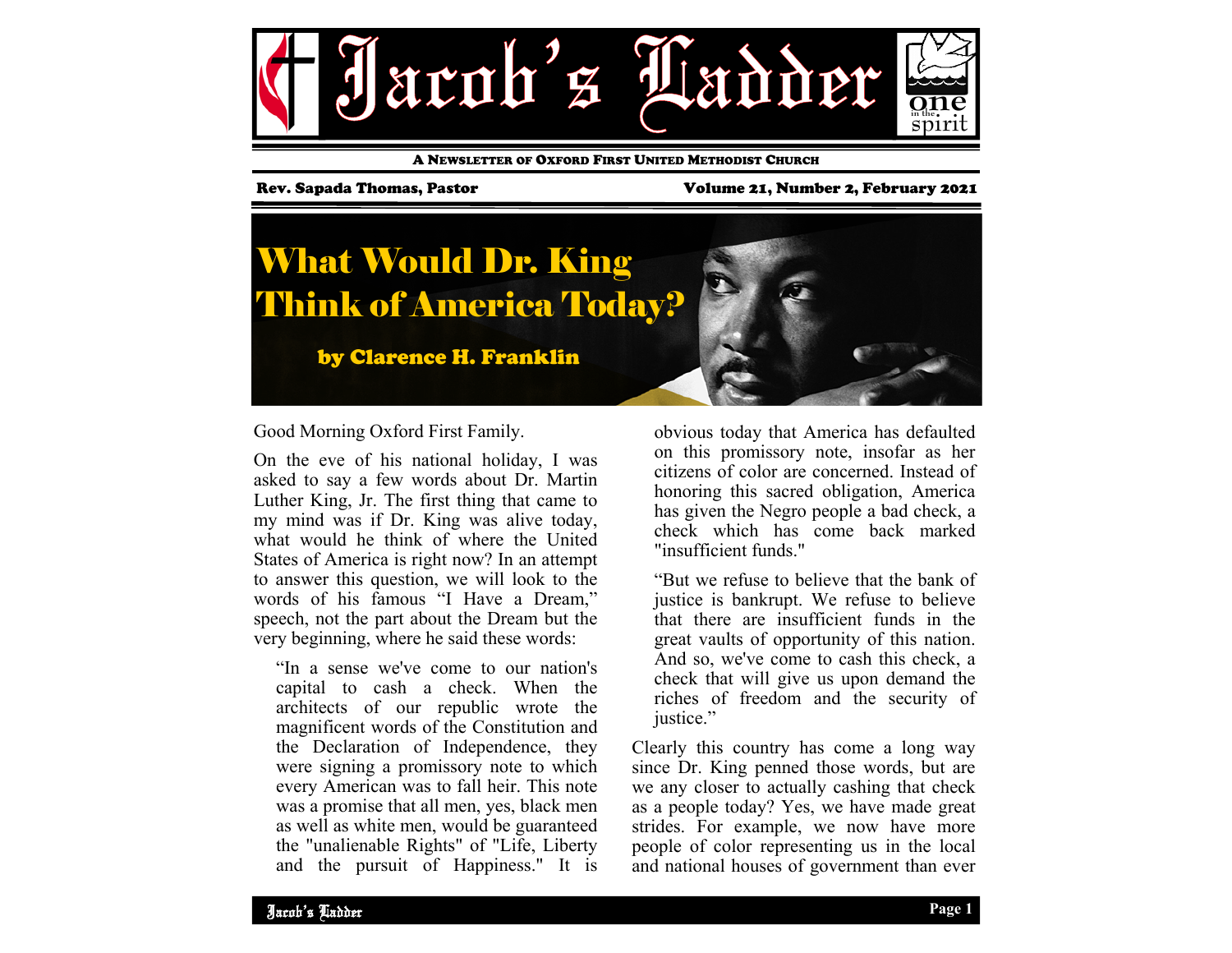before, including our first Black President, Barack Obama. Yet that one event, more than anything else ignited a white backlash that led to the growth and formation of white nationalist groups all over the country and to the election of Donald Trump as President. Racists could now come out and claim that their opposition to black progress is based on politics not race. President Trump fanned the flames of racism, reminiscent of what was seen at the end of Reconstruction at the close of the  $19<sup>th</sup>$  century. Make no mistake about it, racism is still at the heart of everything in this country, especially those insurrectionists that laid siege to the Capitol last week, talking about taking *their* country back. Nowhere was racism more evident than when we saw how that overwhelmingly white mob was treated by the police compared to how they treated Black Live Matters peaceful protesters last year. When all that was going down, my son asked me how is possible that people could just break into the Capitol and take it over like that? My only response was *"They're white."* We couldn't ask for a better example of *white privilege* than that*.* Clearly we as a people are not quite to point where we can cash that check just yet.

But what would King have to say about the church today? Let's look at an excerpt from his famous Letter from a Birmingham Jail addressed to the church:

"I have traveled the length and breadth of Alabama, Mississippi and all the other southern states. On sweltering summer days and crisp autumn mornings, I have looked at the South's beautiful churches with their lofty spires pointing heavenward. I have beheld the impressive outlines of her massive religious education buildings. Over and over I have found myself asking: 'What kind of people

worship here? Who is their God? Where were their voices when the lips of Governor Barnett dripped with words of interposition and nullification? Where were they when Governor Wallace gave a clarion call for defiance and hatred? Where were their voices of support when bruised and weary Negro men and women decided to rise from the dark dungeons of complacency to the bright hills of creative protest?'

"Yes, these questions are still in my mind. In deep disappointment I have wept over the laxity of the church. But be assured that my tears have been tears of love. There can be no deep disappointment where there is not deep love. Yes, I love the church. How could I do otherwise? I am in the rather unique position of being the son, the grandson and the great grandson of preachers. Yes, I see the church as the body of Christ. But, oh! How we have blemished and scarred that body through social neglect and through fear of being nonconformists.

"But the judgment of God is upon the church as never before. If today's church does not recapture the sacrificial spirit of the early church, it will lose its authenticity, forfeit the loyalty of millions, and be dismissed as an irrelevant social club with no meaning for the twentieth century. Every day I meet young people whose disappointment with the church has turned into outright disgust."

. . . . . .

responsibility to be the hands of God in the Today, Dr. King would be the first to point out that the church has abrogated its world today. It could be argued that much of the church has completely lost its direction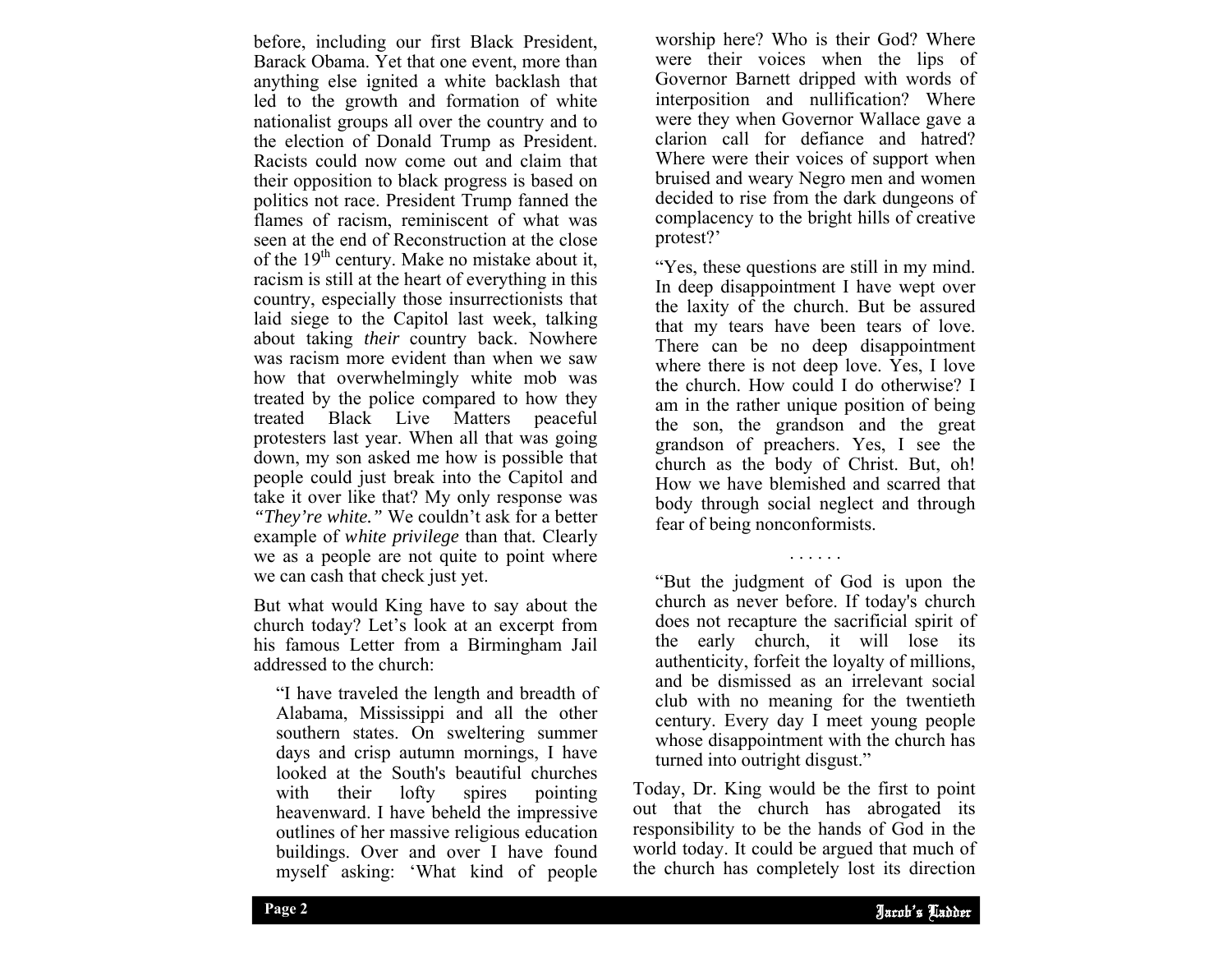when you consider that 81% of white evangelicals unequivocally support President Trump, who is perhaps the most ungodly person we have ever seen. I would be willing to bet, if I was a betting man, that the majority of those thugs that took over the Capitol were regular church goers who considered themselves Christians. Today the church is more about what is stands against instead of what it stands for. As we remember and honor Dr. King today, let us be reminded that while he would note that much progress has been made, he would also point out that progress is not completion, and that a lot of work still needs to be done. Unfortunately, we as a people are still trying to cash that check. Think on these things as we celebrate Dr. King's legacy today, tomorrow and throughout the year.

Thank you.

EDITOR'S NOTE: **This presentation was delivered on Sunday, January 17, 2021 as part of Oxford First UMC's Dr. Martin Luther King, Jr. Holiday Celebration.** 



### Sunday, February 7, 2021 12:30 P.M.

Oxford First UMC invites you to celebrate the sacrament of Holy Communion on Sunday, February  $7<sup>th</sup>$  in a drive thru communion beginning at 12:30 PM. As a participant, you will enter the parking lot at the main entrance and then proceed toward the portico. We will use the self-contained communion elements with the juice and wafer in a sealed package. We will have a gluten free option available. We ask that no one will get out of their cars. You will pull up, we will hand you the communion elements and then have a short prayer for you. We would ask that not everyone come right at 12:30 PM but try to spread it out to reduce the chance of a major traffic jam.

# **Oxford First UMC Board of Trustees Meeting**

## Sunday, February 7, 2021 1:30 P.M.

All trustees are requested to attend this very important meeting. Everyone is asked to please wear masks and practice social distancing.



"You, Lord, are forgiving and good, abounding in love to all who call to you." —PSALM 86:5 (NIV)

I wanted to invite you to read the verse and reflect on what it says to you in your current context this day. God's word is powerful and speaks to us in our own unique way... wherever we are in life.

> God bless and Love you, **Pastor Sapada Thomas**